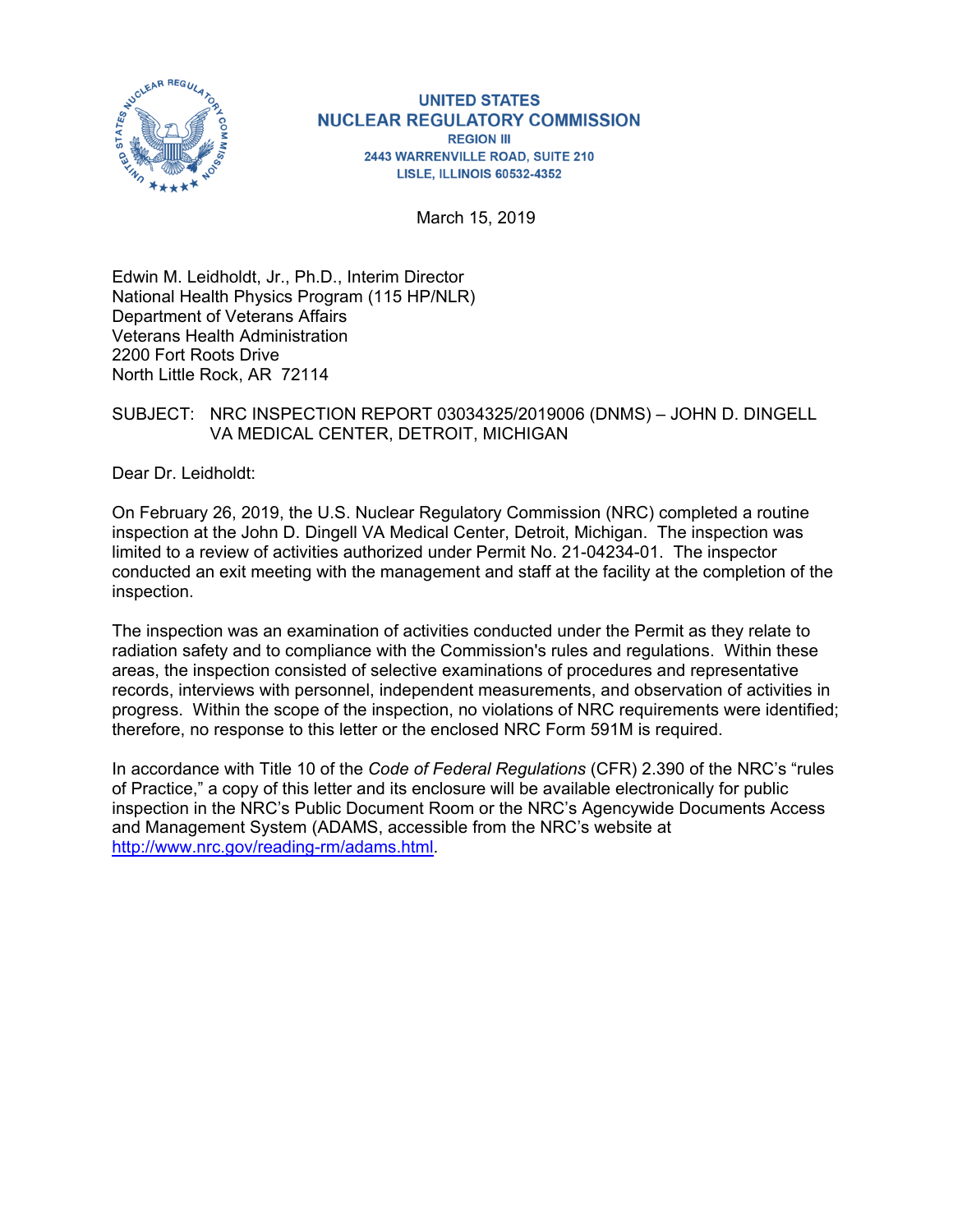E. Leidholdt, Jr., 2

Should you have any questions concerning this inspection or the enclosed report, please contact Bryan Parker of my staff at 678-828-7050.

Sincerely,

*/RA/* 

Patricia J. Pelke, Chief Materials Licensing Branch Division of Nuclear Materials Safety

Docket No. 030-34325 License No. 03-23853-01VA Permit No. 21-04234-01

Enclosure: IR 03034325/2019006